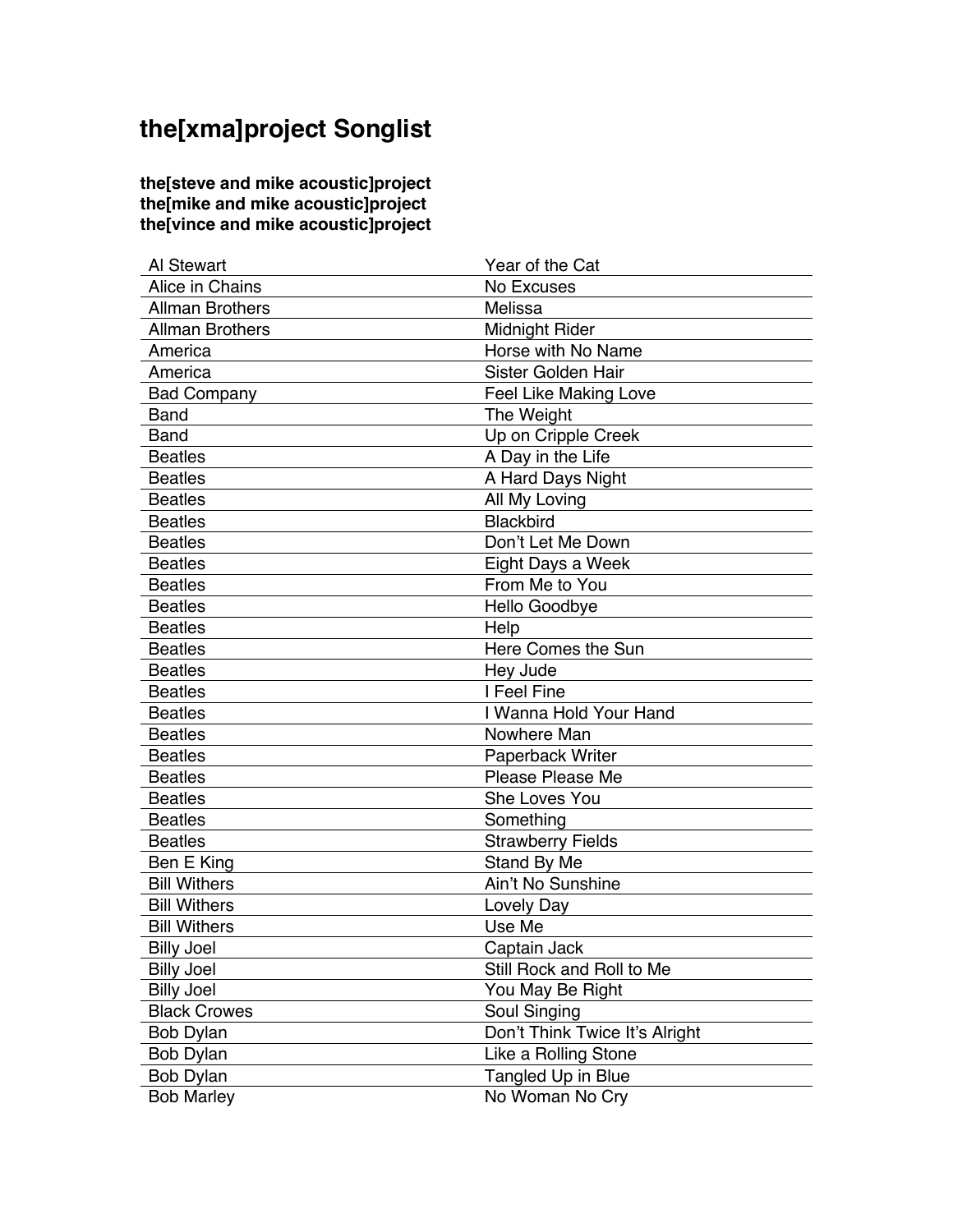| <b>Bob Marley</b>                   | <b>Redemption Song</b>       |
|-------------------------------------|------------------------------|
| <b>Bob Marley</b>                   | <b>Waiting in Vain</b>       |
| Bon Jovi                            | <b>Wanted Dead or Alive</b>  |
| <b>Bonnie Raitt</b>                 | I Can't Make You Love Me     |
| <b>Bruce Springsteen</b>            | <b>Atlantic City</b>         |
| <b>Bruce Springsteen</b>            | Born to Run                  |
| <b>Bruce Springsteen</b>            | Dancin in the Dark           |
| <b>Bruce Springsteen</b>            | Darkness on the Edge of Town |
| <b>Bruce Springsteen</b>            | One Step Up                  |
| <b>Bruce Springsteen</b>            | <b>Promised Land</b>         |
| <b>Bruce Springsteen</b>            | Rosalita                     |
| <b>Bruce Springsteen</b>            | Spirit in the Night          |
| <b>Bryan Adams</b>                  | Heaven                       |
| <b>Bryan Adams</b>                  | Summer of '69                |
| <b>Cat Stevens</b>                  | <b>Father and Son</b>        |
| <b>Cat Stevens</b>                  | Peace Train                  |
| Chicago                             | 25 or 6 to 4                 |
| Chicago                             | <b>Beginnings</b>            |
| Chicago                             | Feelin Stronger Every Day    |
| <b>Chuck Berry</b>                  | <b>Roll Over Beethoven</b>   |
| <b>Chuck Berry</b>                  | You Never Can Tell           |
| Clash                               | <b>London Calling</b>        |
| Clash                               | <b>Train in Vain</b>         |
| <b>Classics IV</b>                  | Spooky                       |
| Coldplay                            | In My Place                  |
| Coldplay                            | Life in Technicolor          |
| Coldplay                            | Viva La Vida                 |
| Coldplay                            | Yellow                       |
| <b>Creedence Clearwater Revival</b> | <b>Bad Moon Rising</b>       |
| <b>Creedence Clearwater Revival</b> | Have You Ever Seen the Rain? |
| <b>Creedence Clearwater Revival</b> | <b>Midnight Special</b>      |
| <b>Crosby Stills and Nash</b>       | Love the One You're With     |
| <b>Crosby Stills and Nash</b>       | <b>Southern Cross</b>        |
| Cult                                | <b>She Sells Sanctuary</b>   |
| Cure                                | Friday I'm in Love           |
| Cure                                | <b>Just Like Heaven</b>      |
| Dave Matthews                       | Crash                        |
| David Bowie                         | <b>Diamond Dogs</b>          |
| David Bowie                         | Heroes                       |
| David Bowie                         | <b>Rebel Rebel</b>           |
| David Bowie                         | <b>Space Oddity</b>          |
| David Bowie                         | Starman                      |
| David Bowie                         | <b>Young Americans</b>       |
| <b>Dire Straits</b>                 | So Far Away                  |
| Doobie Brothers                     | It Keeps You Running         |
| Doobie Brothers                     | Listen to the Music          |
| Doobie Brothers                     | Long Train Running           |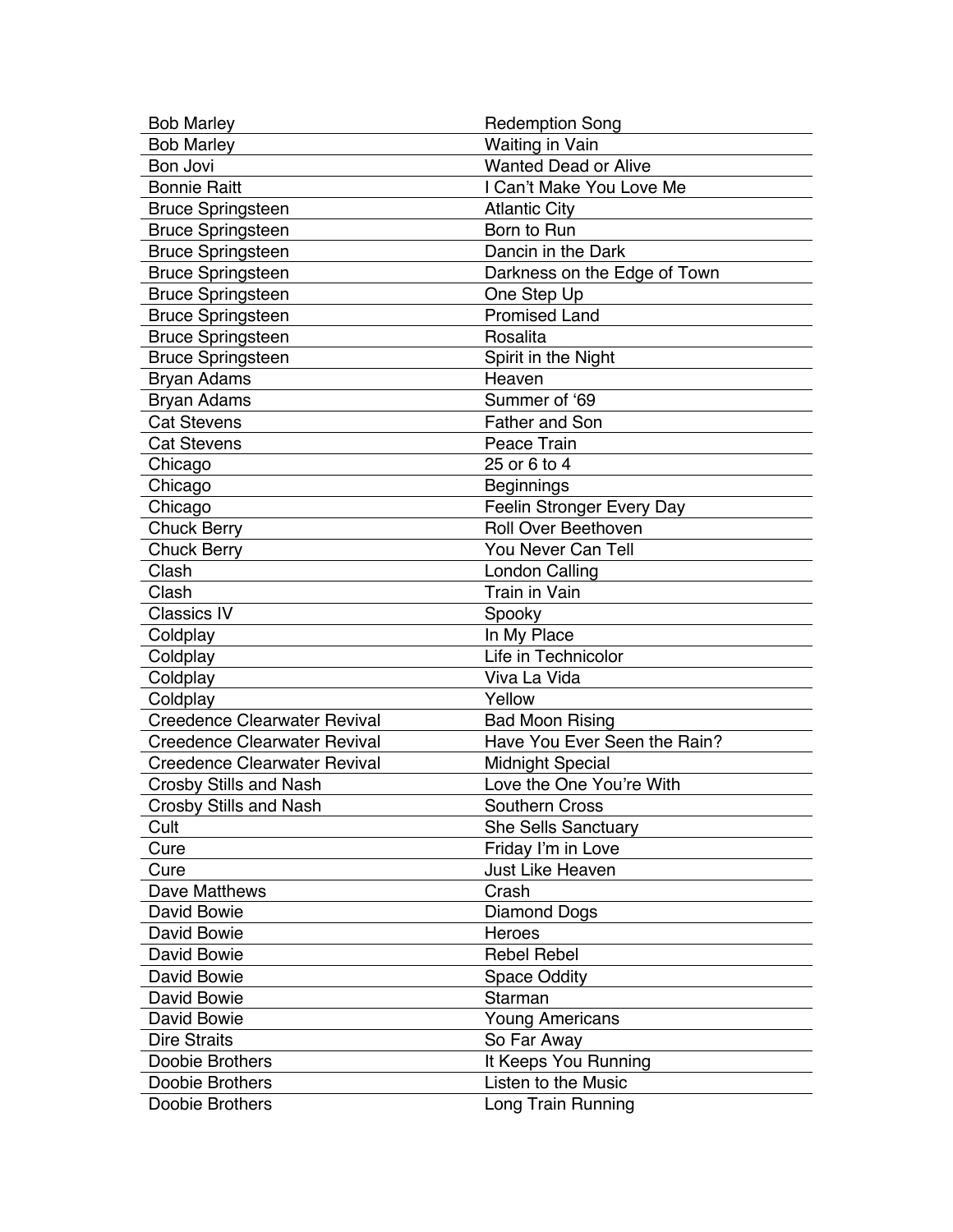| Doors                 | LA Woman                       |
|-----------------------|--------------------------------|
| Doors                 | Soul Kitchen                   |
| <b>Dubliners</b>      | Danny Boy                      |
| <b>Dubliners</b>      | <b>Molly Malone</b>            |
| Eagles                | Hotel California               |
| Eagles                | Lyin Eyes                      |
| Eagles                | <b>Peaceful Easy Feeling</b>   |
| Earth Wind and Fire   | September                      |
| <b>Ed Sheeran</b>     | Perfect                        |
| <b>Ed Sheeran</b>     | Thinking Out Loud              |
| <b>ELO</b>            | Evil Woman                     |
| Elton John            | <b>Tiny Dancer</b>             |
| Elton John            | Your Song                      |
| <b>Elvis Costello</b> | Alison                         |
| <b>Elvis Costello</b> | Angels Wanna Wear My Red Shoes |
| <b>Elvis Presley</b>  | Don't Be Cruel                 |
| <b>Elvis Presley</b>  | You're So Square               |
| Eric Clapton          | I Shot the Sheriff             |
| Eric Clapton          | Lay Down Sally                 |
| Fleetwood Mac         | <b>Dreams</b>                  |
| Fleetwood Mac         | Go Your Own Way                |
| <b>Fleetwood Mac</b>  | Rhiannon                       |
| Foo Fighters          | Learn to Fly                   |
| <b>Grateful Dead</b>  | Eyes of the World              |
| <b>Grateful Dead</b>  | <b>Franklin's Tower</b>        |
| <b>Grateful Dead</b>  | <b>Friend of the Devil</b>     |
| <b>Grateful Dead</b>  | Ripple                         |
| <b>Grateful Dead</b>  | Sugaree                        |
| Green Day             | <b>Good Riddance</b>           |
| <b>Hall and Oates</b> | I Can't Go for That            |
| Indigo Girls          | <b>Closer to Fine</b>          |
| <b>INXS</b>           | Don't Change                   |
| Jackson Browne        | Running on Empty               |
| Jackson Browne        | Somebody's Baby                |
| James Taylor          | Don't Let Me Be Lonely Tonight |
| James Taylor          | Fire and Rain                  |
| James Taylor          | Handy Man                      |
| <b>Jason Mraz</b>     | I'm Yours                      |
| Jimi Hendrix          | Little Wing                    |
| Johnny Cash           | <b>Folsom Prison Blues</b>     |
| John Denver           | Annie's Song                   |
| John Denver           | <b>Country Road</b>            |
| John Lennon           | Imagine                        |
| John Lennon           | Watching the Wheels            |
| John Lennon           | Woman                          |
| Johnny Cash           | <b>Folsom Prison Blues</b>     |
| <b>Killers</b>        | Mr. Brightside                 |
|                       |                                |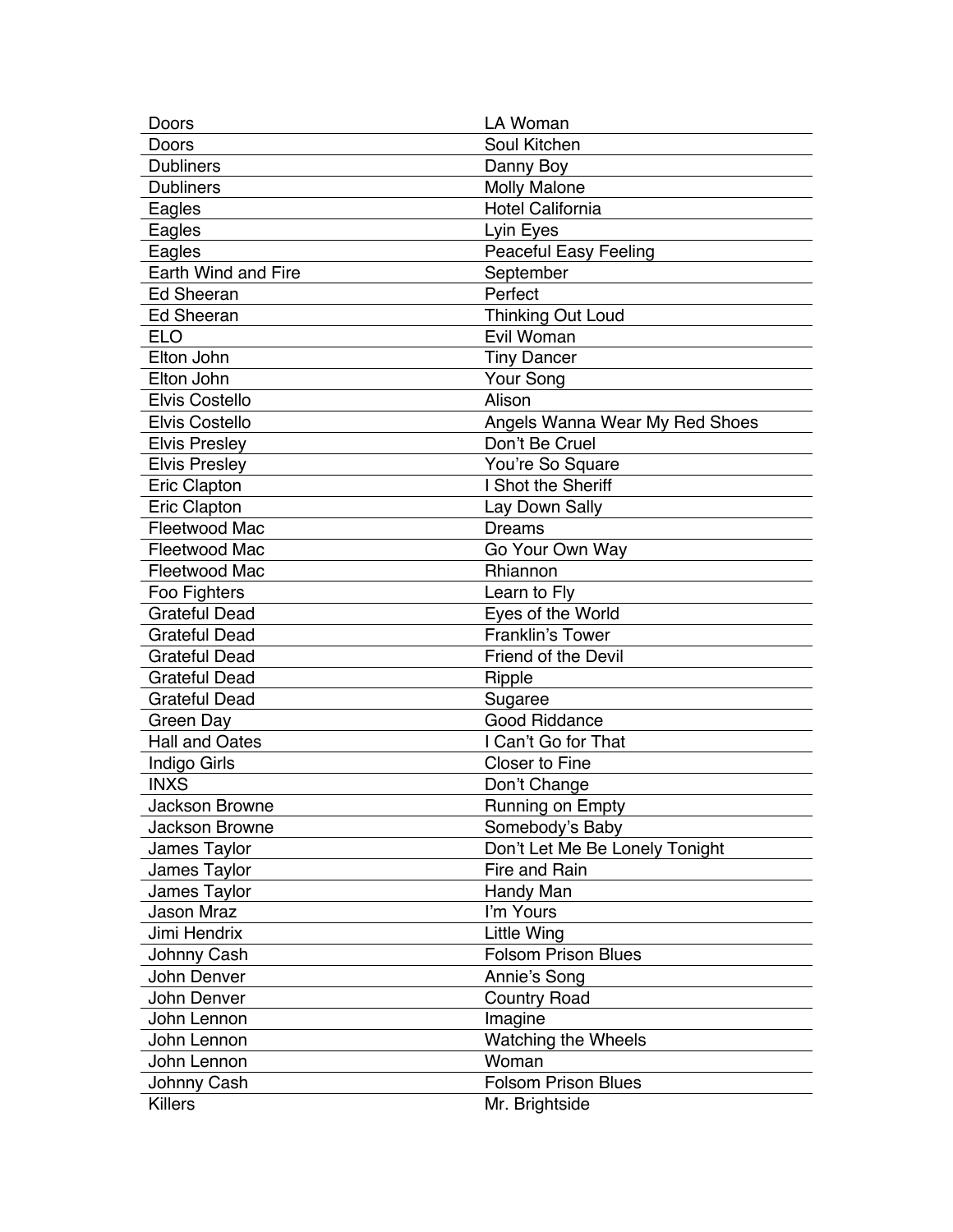| <b>Kinks</b>             | <b>Better Things</b>                 |
|--------------------------|--------------------------------------|
| Kinks                    | <b>Celluloid Heroes</b>              |
| Led Zeppelin             | Over the Hills and Far Away          |
| Led Zeppelin             | Ramble On                            |
| Led Zeppelin             | <b>Thank You</b>                     |
| Led Zeppelin             | When the Levee Breaks                |
| <b>Looking Glass</b>     | <b>Brandy</b>                        |
| Lumineers                | Ho Hey                               |
| <b>Lynard Skynard</b>    | Freebird                             |
| Magic                    | Rude                                 |
| Maroon 5                 | Sugar                                |
| <b>Marvin Gaye</b>       | What's Going On                      |
| Modern English           | I Melt With You                      |
| Muse                     | Uprising                             |
| <b>Neil Diamond</b>      | <b>Sweet Caroline</b>                |
| Neil Young               | Down by the River                    |
| Neil Young               | <b>Harvest Moon</b>                  |
| Neil Young               | Hey Hey My My                        |
| Neil Young               | Like a Hurricane                     |
| Neil Young               | Old Man                              |
| Neil Young               | Rockin in the Free World             |
| Nirvana                  | All Apologies                        |
| Nirvana                  | Come As You Are                      |
| Oasis                    | Champagne Supernova                  |
| Paul McCartney           | Mull of Kintyre                      |
| <b>Paul Simon</b>        | Slide Slidin Away                    |
| <b>Pharrell Williams</b> | Happy                                |
| Pink Floyd               | <b>Comfortably Numb</b>              |
| <b>Pink Floyd</b>        | Have a Cigar                         |
| Pink Floyd               | Nobody Home                          |
| Pink Floyd               | Time                                 |
| Pink Floyd               | Wish You Were Here                   |
| Pogues                   | Dirty Old Town                       |
| Police                   | Every Breath You Take                |
| Police                   | Every Little Thing She Does is Magic |
| Police                   | King of Pain                         |
| Police                   | Message in a Bottle                  |
| Police                   | So Lonely                            |
| Police                   | Tea in the Sahara                    |
| Police                   | Walking on the Moon                  |
| Police                   | <b>Wrapped Around Your Finger</b>    |
| Prince                   | Purple Rain                          |
| Prince                   | <b>When Doves Cry</b>                |
| Pure Prairie League      | Aimee                                |
| Radiohead                | Creep                                |
| <b>REM</b>               | The One I Love                       |
| <b>Rick Nelson</b>       | <b>Garden Party</b>                  |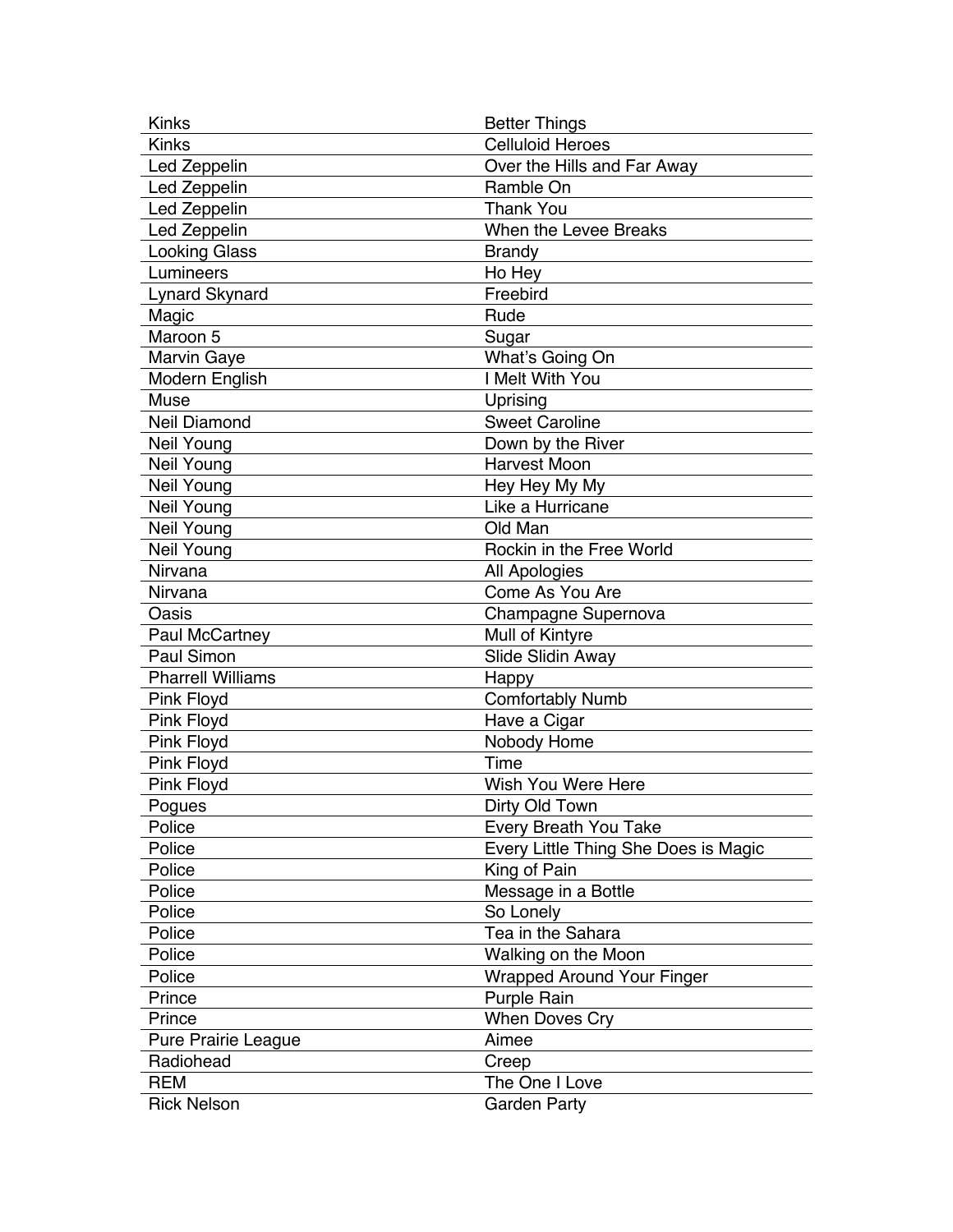| <b>Rolling Stones</b>      | Angie                                    |
|----------------------------|------------------------------------------|
| <b>Rolling Stones</b>      | <b>Brown Sugar</b>                       |
| <b>Rolling Stones</b>      | <b>Dead Flowers</b>                      |
| <b>Rolling Stones</b>      | Honky Tonk Women                         |
| <b>Rolling Stones</b>      | Just My Imagination                      |
| <b>Rolling Stones</b>      | <b>Ruby Tuesday</b>                      |
| <b>Rolling Stones</b>      | <b>Street Fighting Man</b>               |
| <b>Rolling Stones</b>      | <b>Tumbling Dice</b>                     |
| <b>Rolling Stones</b>      | You Can't Always Get What You Want       |
| <b>Rolling Stones</b>      | Waiting on a Friend                      |
| <b>Rolling Stones</b>      | <b>Wild Horses</b>                       |
| <b>Rupert Holmes</b>       | Pina Colada Song                         |
| Rush                       | Limelight                                |
| Sade                       | Smooth Operator                          |
| Santana                    | <b>Black Magic Woman</b>                 |
| <b>Seals and Crofts</b>    | <b>Summer Breeze</b>                     |
| <b>Simon and Garfunkel</b> | <b>Boxer</b>                             |
| <b>Stealers Wheel</b>      | <b>Stuck in the Middle</b>               |
| <b>Steely Dan</b>          | Any Major Dude                           |
| <b>Steely Dan</b>          | Dirty Work                               |
| <b>Steely Dan</b>          | Do It Again                              |
| <b>Steve Miller Band</b>   | Fly Like an Eagle                        |
| <b>Steve Miller Band</b>   | <b>Jet Airliner</b>                      |
| <b>Stevie Nicks</b>        | Stop Draggin My Heart Around             |
| Sting                      | Fragile                                  |
| Sublime                    | What I Got                               |
| Supertramp                 | Give a Little Bit                        |
| <b>Taylor Swift</b>        | Shake It Off                             |
| <b>Tears for Fears</b>     | Everybody Wants to Rule the World        |
| <b>Thin Lizzy</b>          | Whiskey in the Jar                       |
| <b>Three Dog Night</b>     | Shambala                                 |
| <b>Three Dog Night</b>     | Mama Told Me Not to Come                 |
| <b>Tom Petty</b>           | <b>American Girl</b>                     |
| <b>Tom Petty</b>           | Don't Come Around Here No More           |
| <b>Tom Petty</b>           | Even the Losers                          |
| <b>Tom Petty</b>           | <b>Free Falling</b>                      |
| <b>Tom Petty</b>           | I Won't Back Down                        |
| <b>Tom Petty</b>           | The Waiting                              |
| <b>Traffic</b>             | Dear Mr. Fantasy                         |
| <b>Traffic</b>             | Feelin Alright                           |
| U <sub>2</sub>             | <b>Bad</b>                               |
| U <sub>2</sub>             | <b>Desire</b>                            |
| U <sub>2</sub>             | I Will Follow                            |
| U <sub>2</sub>             | One                                      |
| U <sub>2</sub>             | Still Haven't Found What I'm Looking For |
| U <sub>2</sub>             | Unforgettable Fire                       |
| U <sub>2</sub>             | Where the Streets Have No Name           |